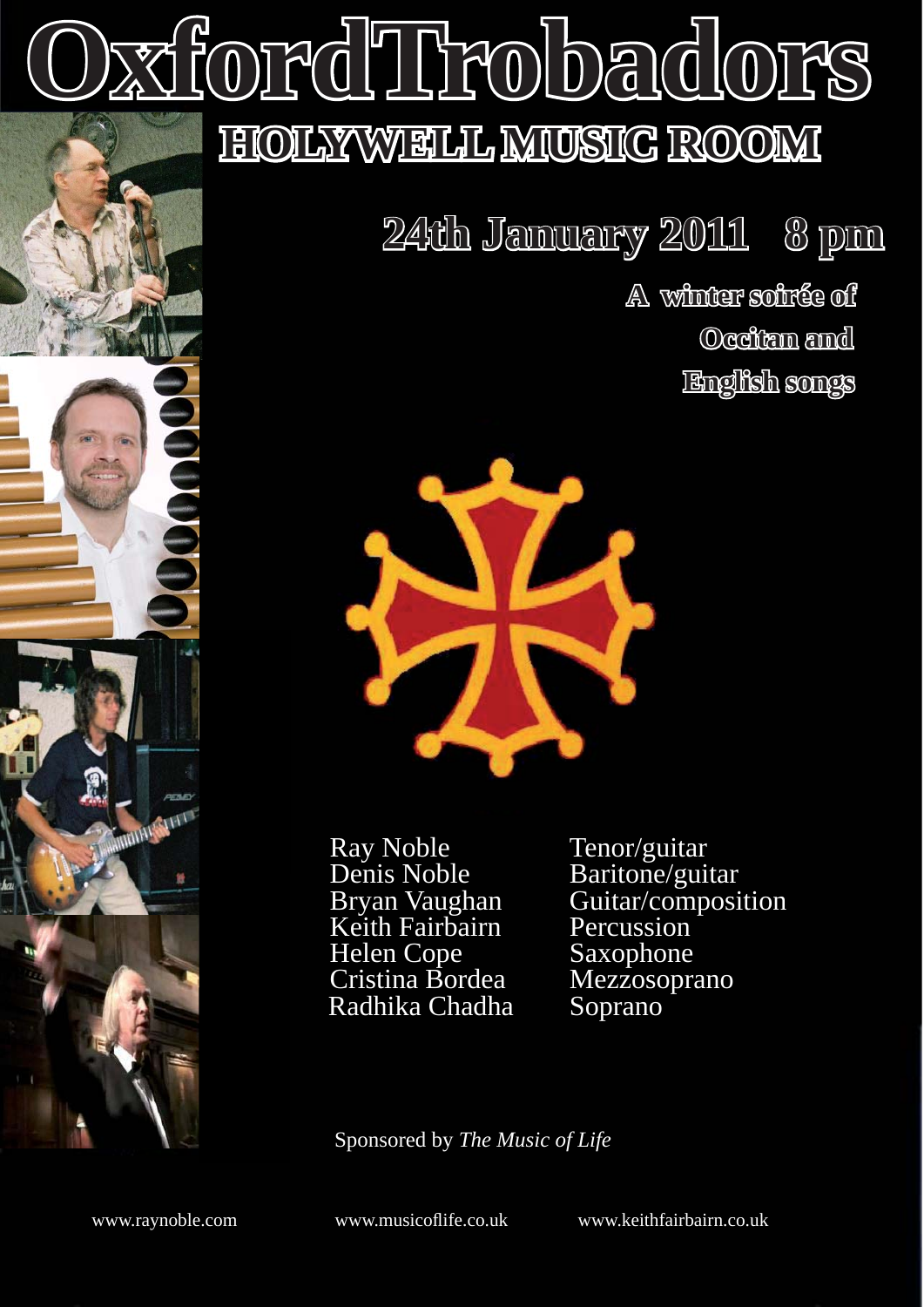# Programme

# Lo Boier (The herdsman) Traditional, c. 15th century

#### **The Trobadors**

The herdsman returns to find his wife disconsolate (*tota desconsolada*) by the fireplace. He reassures her that the Saracens, the English, and all the other invaders, will not return; there will be peace …. she will have a kiss (*auretz 'na potonada*) and the sun will shine (*e lo solelh n'en raiara*).

#### Nadau ta Baptista (Christmas for Baptiste) Nadau, arr Denoth  **Ray Noble and the Trobadors**

A gently lilting Pyrenees lullaby. Baptista sleeps while father Christmas (*lo pair Nadau*) flies through the night and gentle snowflakes fall on the lovers (*sus los amoros*). From the depths of his heart (*Jo tot au dehens*) he loves the child always (*que t'aime, tostemps*).

# Se canta (It's singing) Traditional, c. 14th century

#### **Ray Noble, Denis Noble**

It's singing, ever singing (*se canta que canta*) This is THE traditional occitan song, performed all over the south of France. Beneath my window (*dejost ma fenestra*), there is a little bird (*i a un aucelon)*, it sings all night (*tota la nuech canta*), singing its song (*Canta sa cancon*). The chorus: Se canta que canta, canta per io, canta per ma mio, qu'es au lenh de io. (its singing, ever singing, doesn't sing for me, sings for my loved one, who is far from me).

# Arron d'Aimar (After Love) Nadau, arr Denoth

#### **Denis Noble**

A beautiful love song "after making love" (*Arron d'aimar*) in which he dreams of the laughter of children (*aus arrisers gaujos*), and of a country where lovers are forgiven (*ont lo monde es perdonan aus qui s'aiman, uros*). The chorus repeats 'how I love you' (*Que t'aime*) 'through water and lightening' (*per l'aiga o l'eslambrec*).

# La Sestina (The Sextine) and Daniel circa 1180

#### **Denis Noble, Keith Fairbairn, Radhika Chadha**

Arnaut set himself the most difficult poetic challenges: six verses, six lines in each, six rhyme words, used in each of the six lines. He sends this erotic song, proclaiming his firm love (*lo ferm voler qu'el cor m'intra*) to his unreachable (probably aristocratic) lover in her equally unreachable bedroom, before he finds paradise, and his joy is doubled (*qu'en paradis, n'aura doble joi*). The song contains the famous line *tant fina amors com cela qu'el còr m'intra* (such noble love as in my body enters). *Fin amor* is the central trobador theme.

# Los de qui cau (Those who must) Nadau, arr Denoth

#### **Ray Noble and the Trobadors**

These are my people (*Que son los mens*), those who till the earth, raise the livestock, they are as they must be (*los de qui cau*). He reflects as he leaves the slopes of the Pyrenees for Bordeaux (*Qu'avi de partir ta Bordeu*). He sees that they are the memories of all who have gone before (*e quian hons de la memoria, tot los qui son passat abans*).

#### L'aiga de la Dordonha (Waters of the Dordogne) Peireguda, arr Denoth **Denis Noble and the Trobadors**

Boats sail down (*davalan los batels*) the Dordogne river which reflects the chateaux (*miralha los castels*) on the hillsides. This peaceful scene is invaded by the quarry men (*cal far montar las peiras*), pollution destroys the fish (los peissons s'en van), and finally a nuclear reactor (*centrala nucleara*). Yet always (*e totjorn*) the river flows and the boats go down.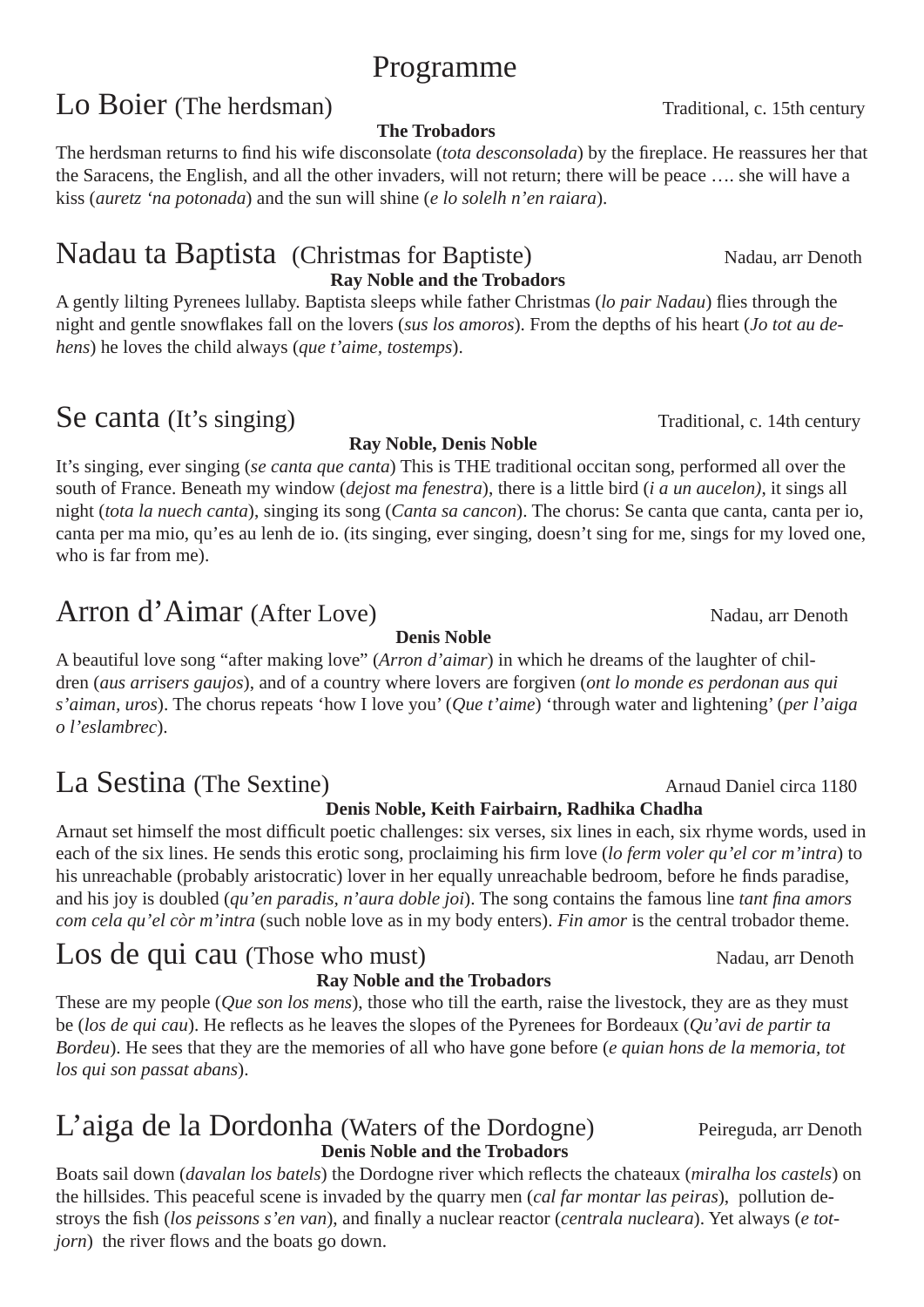# Interval 15 mins

| Instrumental                                                                                                                                                        | Keith Fairbairn, Helen Cope                                                                                                                                                                       |
|---------------------------------------------------------------------------------------------------------------------------------------------------------------------|---------------------------------------------------------------------------------------------------------------------------------------------------------------------------------------------------|
| Drum Call - An improvisation                                                                                                                                        | (Ethnic Drums)                                                                                                                                                                                    |
| Songbook                                                                                                                                                            | Maslanka (Marimba)<br>Song for Davy - The Old Year is past (based Bach chorale Das alte Jahr vergangen ist)<br>Hymn tune with four variations (based on Bach chorale Herr, ich habe misgehandelt) |
| Summer Song<br><b>Nemesis</b><br>movement 2                                                                                                                         | Scott (Vibraphone)                                                                                                                                                                                |
| Michi                                                                                                                                                               | Abe (Marimba)                                                                                                                                                                                     |
| $\bullet$ and $\bullet$ and $\bullet$ and $\bullet$ and $\bullet$ and $\bullet$ and $\bullet$ and $\bullet$ and $\bullet$ and $\bullet$ and $\bullet$ and $\bullet$ |                                                                                                                                                                                                   |

Songs in tribute to modern Trobadors

**Ray Noble, Bryan Vaughan, Keith Fairbairn**

Summertime George Gershwin Foggy Day George & Ira Gershwin Fly me to the Moon Bart Howard Please don't let me be misunderstood after Nina Simone

#### Quan lo riu de la fontana (waters of the fountain) Jaufre Rudel c 1140 **Ray Noble, Keith Fairbairn**

When the clear water gushes from the spring (*fontana*) and the nightingale (*rossinholetz*) sings, it is time to sing my own song (*lo mieu refranha*). He sings for his distant lover *(amors de terra lonhdana)* but he can never see her *(Pos tots jorns m'en falh aizina)*. Yet his heart longs for her *(de desir mos cors non fina)* for only love can cure his pain *(la dolor que ab joi sana)*.

#### Nulhs hom non pot d'amor gandir Peire Vidal c 1140 **Ray Noble**

No one can escape love once he is under its sovereignty, Whether it please him or not, he must follow its desires. He cannot follow another will, but where he wants, he runs there and has no care for sense or folly.

# A l'ora de l'aubada (at the hour of dawn) Nadau

**Denis Noble**

At the hour of dawn I know when to find you, when you are beautiful. If your eyes are on the dark, I will make suns for you, I know stars that will turn your head.

## **Immortela** (the Edelweiss) Nadau

This is THE song of the Occitan-speaking areas of France, sung everywhere. The chorus is catching:

HAUT PEIROT, VAM CAMINAR, VAM CAMINAR, DE CAP TA L'IMMORTELA, HAUT PEIROT, VAM CAMINAR, VAM CAMINAR, LO PAIS VAM CERCAR